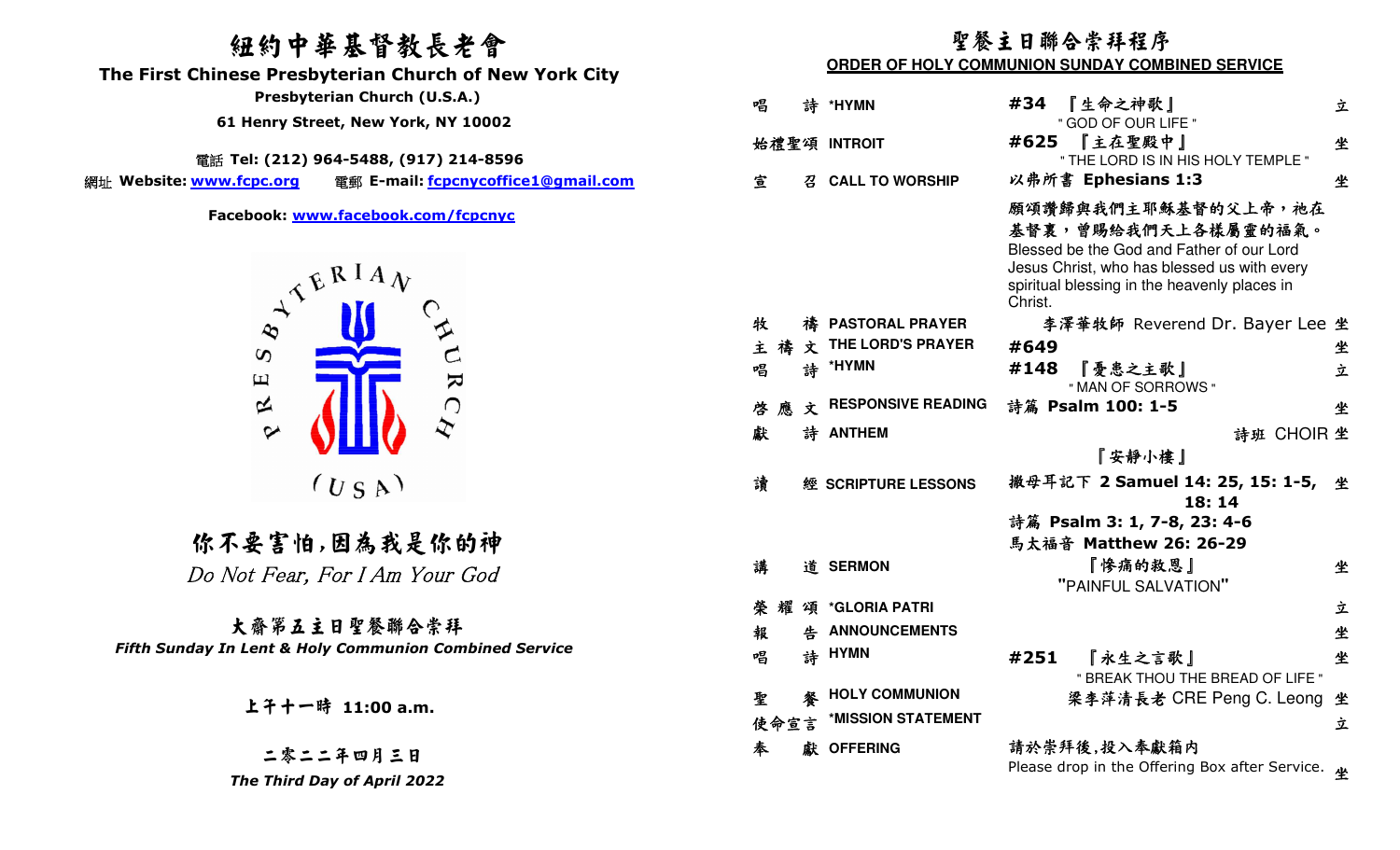|   |  | 獻禮文 *OFFERTORY RESPONSE #644 |                                | 立 |
|---|--|------------------------------|--------------------------------|---|
| 祝 |  | <sup>福</sup> *BENEDICTION    | 李澤華牧師 Reverend Dr. Bayer Lee 立 |   |
|   |  | 阿 們 頌 *AMEN                  | #675                           | 立 |
| 唱 |  | 詩 *HYMN                      | #602 『依傍十架歌』                   | 立 |
|   |  |                              | "I AM COMING TO THE CROSS"     |   |

**\*please stand** 

# 啟應文: 詩篇 **<sup>100</sup>** 篇 **1-5** 節

- 主席啟**:** 普天下當向耶和華歡呼!
- 會眾應**:** 你們當樂意侍奉耶和華,當來向祂歌唱!
	- 啟**:** 你們當曉得耶和華是上帝。我們是祂造的,也是屬祂的; 我們是祂的民,也是祂草場的羊。
	- 應**:** 當稱謝進入祂的門,當讚美進入祂的院;當感謝祂,稱頌 祂的名。
	- 同讀:因為耶和華本為善,祂的慈愛存到永遠,祂的信實直到萬 代!

### **Responsive Reading: Psalm 100: 1-5**

- Shout for joy to the LORD, all the earth.
- 2 Worship the LORD with gladness; come before him with joyful songs.
- 3 Know that the LORD is God. It is he who made us, and we are his; we are his people, the sheep of his pasture.
- 4 Enter his gates with thanksgiving and his counts with praise; give thanks to him and praise his name.
- 5 For the LORD is good and his love endures forever; his faithfulness continues through all generations.

# 使徒信經 **The Apostles' Creed**

 我信上帝, 全能的父, 創造天地的主. 我信我主耶穌基督, 上帝的獨生子 因聖靈感孕, 由童貞女馬利亞所生, 在本丟彼拉多手下受難, 被釘於十字架 受死埋葬, 降在陰間, 第三天從死人中復活, 升天, 坐在全能父上帝的右邊, 將來必從那裏降臨,審判活人死人. 我信聖靈, 我信聖而公之教會, 我信聖徒相通, 我信罪得赦免, 我信身體復活, 我信永生. 阿們.

I believe in God, the Father almighty, creator of heaven and earth. I believe in Jesus Christ, God's only Son, our Lord, who was conceived by the Holy Spirit, born of the Virgin Mary, suffered under Pontius Pilate, was crucified, died, and was buried; He descended to the dead. On the third day He rose again; He ascended into heaven, He is seated at the right hand of the Father, and He will come again to judge the living and the dead.

 I believe in the Holy Spirit, the Holy Catholic Church, the communion of saints, the forgiveness of sins, the resurrection of the body, and the life everlasting. AMEN.

## 認 罪 文 **CONFESSION OF SINS**

 永生的上帝,人類的審判者和拯救者,我們坦誠地承認,我們常為自己所犯的 過犯而試圖躲避祢,我們常為自己而活,拒絕去承擔別人的勞苦重擔而不關心 他人,我們常忽視人類的痛苦,對那些飢餓的人、貧乏的人、受壓制的人毫不 理會。上帝啊,懇求藉祢無限的慈悲饒恕我們諸般的罪,使我們能從自私當中 釋放出來,從此追隨祢的旨意和遵行祢的誡命.奉主耶穌基督聖名而求,阿們。 Eternal God, our judge and redeemer: we confess that we have tried to hide from thee, for we have done wrong. We have lived for ourselves. We have refused to shoulder the troubles of others and turned from our neighbors. We have ignored the pain of the world, and passed by the hungry, the poor, and the oppressed. O God, in thy great mercy, forgive our sin and free us from selfishness, that we may choose thy will and obey thy commandments; through Jesus Christ our Lord. Amen.

# 使命宣言 **MISSION STATEMENT**

### 我們是紐約中華基督教長老會的會友,屬上帝的子民.致力培育信徒的靈命, 忠心事主,廣傳福音,服務社區,藉以彰顯天父愛世之宏旨.

 We, as members of the First Chinese Presbyterian Church, the people of God, strive to nurture our spirituality, serve God faithfully, spread the Gospel and service the community that God's great love may be manifested.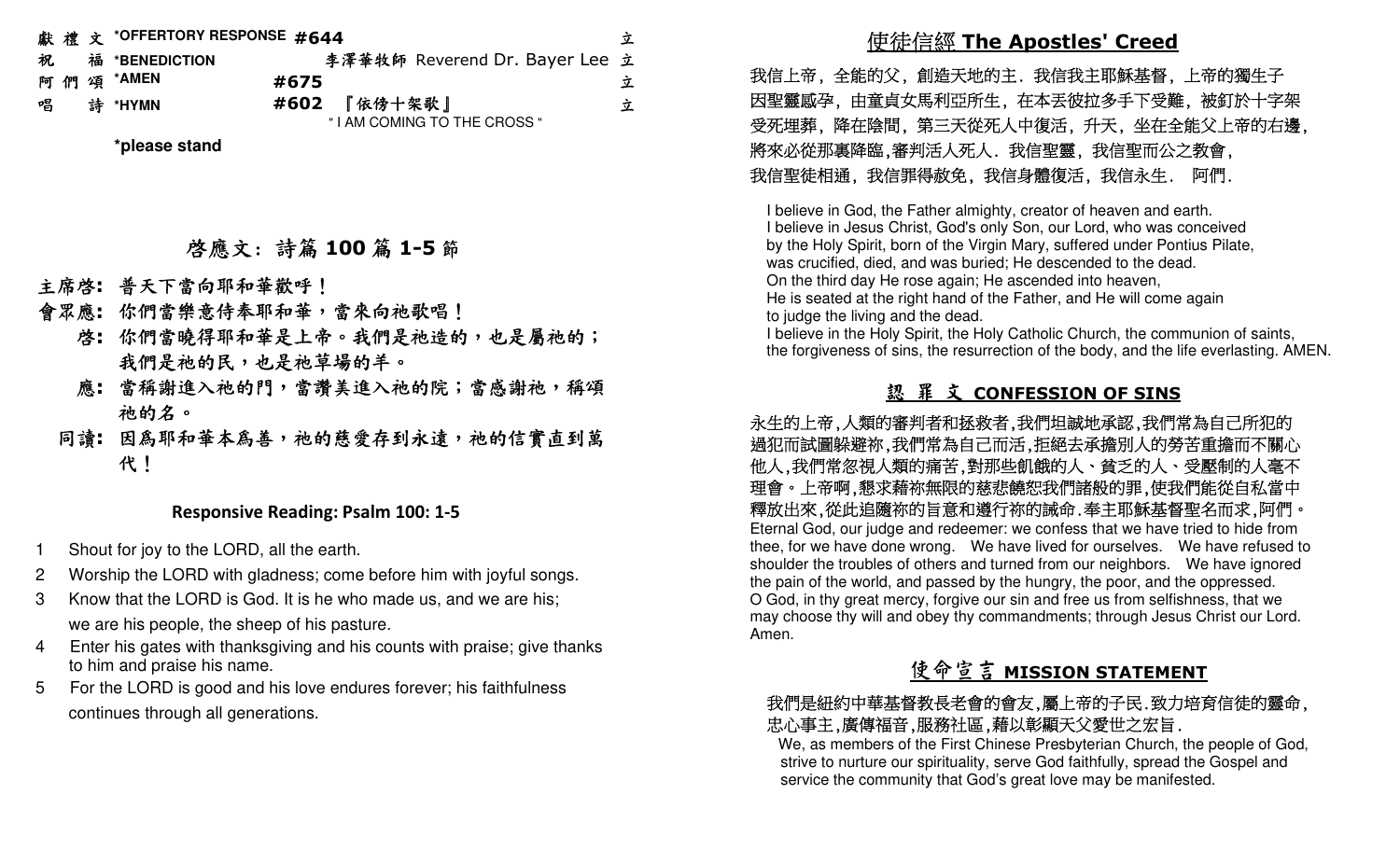## 詩班獻詩歌詞

### 安静小樓

在那座安静小樓上,主曾經擘餅祝福,祂說這是我的身體,<br>人人都可以拿來吃。<br>我們共聚一起,領主的杯和餅,是為了記念親愛主基督良友。<br>我們共聚一起,領主的杯和餅,是為了記念親愛主基督良友。<br>來喝恩主聖潔的杯。<br>來喝恩主聖潔的杯和餅,是為了記念親愛主基督良友。<br>我們共聚一起,領主的杯和餅,是為了記念親愛主基督良友。 感恩崇拜,請各團友屆時參加。 基督受難節聖餐暨聖樂崇拜 **Good Friday Holy Communion Service** 日 期 Date: 主曆二零二二年四月十五日 April 15, 2022 時 間 Time: 下午三時 3:00 p.m. 地 點 Venue: 本會聖堂 Church Sanctuary 講 員 Preacher: 邵一嵐宣教師 Evangelist Elaine Shao 本堂詩班獻唱 **"***The Last Week* **" The Choir will present "***The Last Week***"** 請各兄姊屆時赴會 **All members are encouraged to attend the service. 誠聘主任牧師 紐約中華基督教⻑老會誠聘主任牧師。 具美國⻑老會 (Presbyterian Church USA) 認同之神學學位, 三年服務堂會經驗, 需能講流利粵語, 及具備英語溝通能力。 請寄履歷致:PNC,** The First Chinese Presbyterian Church 61 Henry Street, New York, NY 10002, 或電郵 fcpcsession@gmail.com The First Chinese Presbyterian Church is seeking a Pastor (Head of Staff). The candidate should possess qualifications acceptable by the Presbyterian Church (USA) for Minister of Word and Sacrament, with 3 years of pastoral experience, and fluency in Cantonese and spoken English. Please send resume to: PNC, The First Chinese Presbyterian Church,

# 報告事項

# **1.** 歡迎首次參加主日崇拜之新朋友,盼望你能繼續參加聚會,散會後請留下姓名, 通訊處及電話與司事,以便教會與你聯絡。

We extend our welcome to those who are worshipping with us for the first time today. Please leave your name, address and phone number with the ushers so that we can contact you in the future. We hope to see you again.

- **2.** 祈禱會**:** 逢禮拜四下午二時,請各兄姊在不同地方一齊誠心為教會守望禱告。
- **3.** 各兄姊如需要 **<sup>2021</sup>** 年本堂全年奉獻收據作報稅之用,請先向辦公室登記。
- **4.** 各兄姊於教會辦公時間內每日上午九時至下午五時可用本堂電話 **(212) 964-5488** 或手提電話 **(917) 214-8596** 聯絡同工。
- **5.** 伉儷團契例會: 下主日下午二時舉行,請各團友屆時出席。
- **6.** 今年大齋期由三月二日大齋首日至四月十六日,當中不計算主日,共四十天。在這個嚴肅的節期,信徒要透過讀經、祈禱、禁食、克己、節制和悔罪,多 作自省,並在復活日與基督一同復活過來,靈性生命得以更新成長。
- **7.** 長老、賴神、福音、恩信四教會因疫情關係,今年繼續暫停舉行聯合省墓崇拜。
- **8.** 婦女部訂於四月十七日復活節主日聯合崇拜後在二樓副堂舉行成立八十三周年紀念感恩崇拜,請各姊妹屆時參加。
- **9.** 中年團契訂於四月廿四日主日聯合崇拜後在二樓副堂舉行成立四十七周年紀念

- 
- 
- 
- 

61 Henry Street, New York, NY10002, or Email: fcpcsession@gmail.com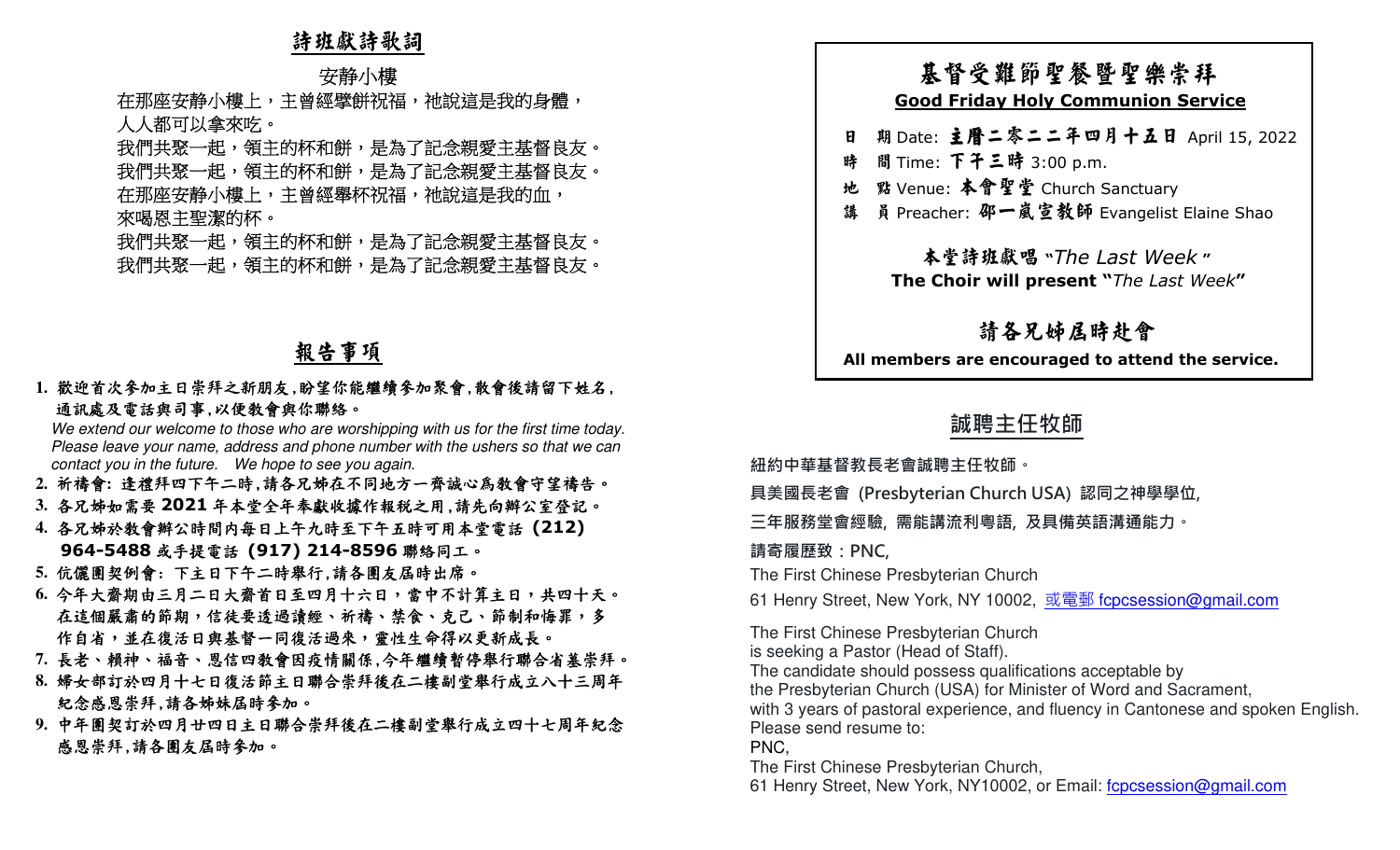## **誠聘 Position Vacant**

### **須有大學學歷; 能講流利粵語; 及具備英語,華語溝通能力**;

# 代禱事項

- 
- 
- 
- 
- 
- 
- 

| 誠聘 Position Vacant                                                                                                                                                                                                                                           |                          | 獻<br>花                                                  |                                          |  |  |
|--------------------------------------------------------------------------------------------------------------------------------------------------------------------------------------------------------------------------------------------------------------|--------------------------|---------------------------------------------------------|------------------------------------------|--|--|
| 紐約中華基督教長老會誠聘幹事。<br>須有大學學歷; 能講流利粵語; 及具備英語,華語溝通能力;<br>中,英文,電腦打字。                                                                                                                                                                                               |                          | 陳紀文夫人<br>李許妙梨長老紀念母親梁慕倫女士<br>梅靜嫻女士紀念父母親梅友仁夫婦及 Terry Seto |                                          |  |  |
| 請寄履歷致:Administrative Assistant<br>The First Chinese Presbyterian Church<br>61 Henry Street, New York, NY 10002, 或電郵 fcpcny@yahoo.com                                                                                                                         |                          |                                                         |                                          |  |  |
| The First Chinese Presbyterian Church<br>is seeking an Administrative Assistant:<br>The candidate should have some college credits; fluency in Cantonese;<br>spoken English and Mandarin; and ability to type English and Chinese.<br>Please send resume to: |                          | 主日聯合崇拜事奉人員                                              |                                          |  |  |
| <b>Administrative Assistant</b><br>The First Chinese Presbyterian Church,<br>61 Henry Street, New York, NY10002, or Email: fcpcny@yahoo.com                                                                                                                  |                          | 今主日(四月三日)<br>大齋第五主日聖餐崇拜                                 | 下主日(四月十日)<br>棕枝主日                        |  |  |
|                                                                                                                                                                                                                                                              | 講員/主席<br>指揮/司琴<br>招<br>待 | 李澤華牧師 / 關悅雄長老<br>  林主恩先生 / 江友正女士<br>趙林慕貞女士              | 李澤華牧師 / 方李芳執事<br>林主恩先生 / 江友正女士<br>陳張愛萍長老 |  |  |
| <b>代禱事項</b><br>1.為本堂各同工、全體長老、執事、董事在教會中事奉的心志禱告。                                                                                                                                                                                                               | 聖餐主禮<br>聖餐襄禮             | 梁李萍清長老<br>梁燊南長老<br>胡國傑長老<br>關李月霞執事<br>梅卓然長老<br>莫壯慧執事    |                                          |  |  |
| 2.為祈禱會禱告。求聖靈感動更多弟兄姊妹同心合意為教會守望。                                                                                                                                                                                                                               | 聖餐預備                     | 方李芳執事                                                   |                                          |  |  |
| 3.為紐約市華埠社區禱告。願本堂藉著崇拜、關懷、社區服務、網絡廣播節目<br>廣傳福音。                                                                                                                                                                                                                 | 聖壇插花<br>錄音/音響            | 邵一嵐宣教師<br>黃惠賜執事                                         | 邵一嵐宣教師<br>黃惠賜執事                          |  |  |
| 4.為身體和心靈軟弱的弟兄姊妹禱告。求主醫治,使他們早日康復:<br>吳秀琼女士、林伍新蘭女士、陳玉金女士、張淑德女士、劉浪波夫人、<br>朱譚綺琪女士。<br>5.為本堂聘牧事工禱告。求主差遣合適主任牧師來牧養教會。<br>6.為本堂聘請幹事禱告。求主差遣合適同工來協助堂務。<br>7.為弟兄姊妹未信主的親友禱告。                                                                                              |                          |                                                         |                                          |  |  |